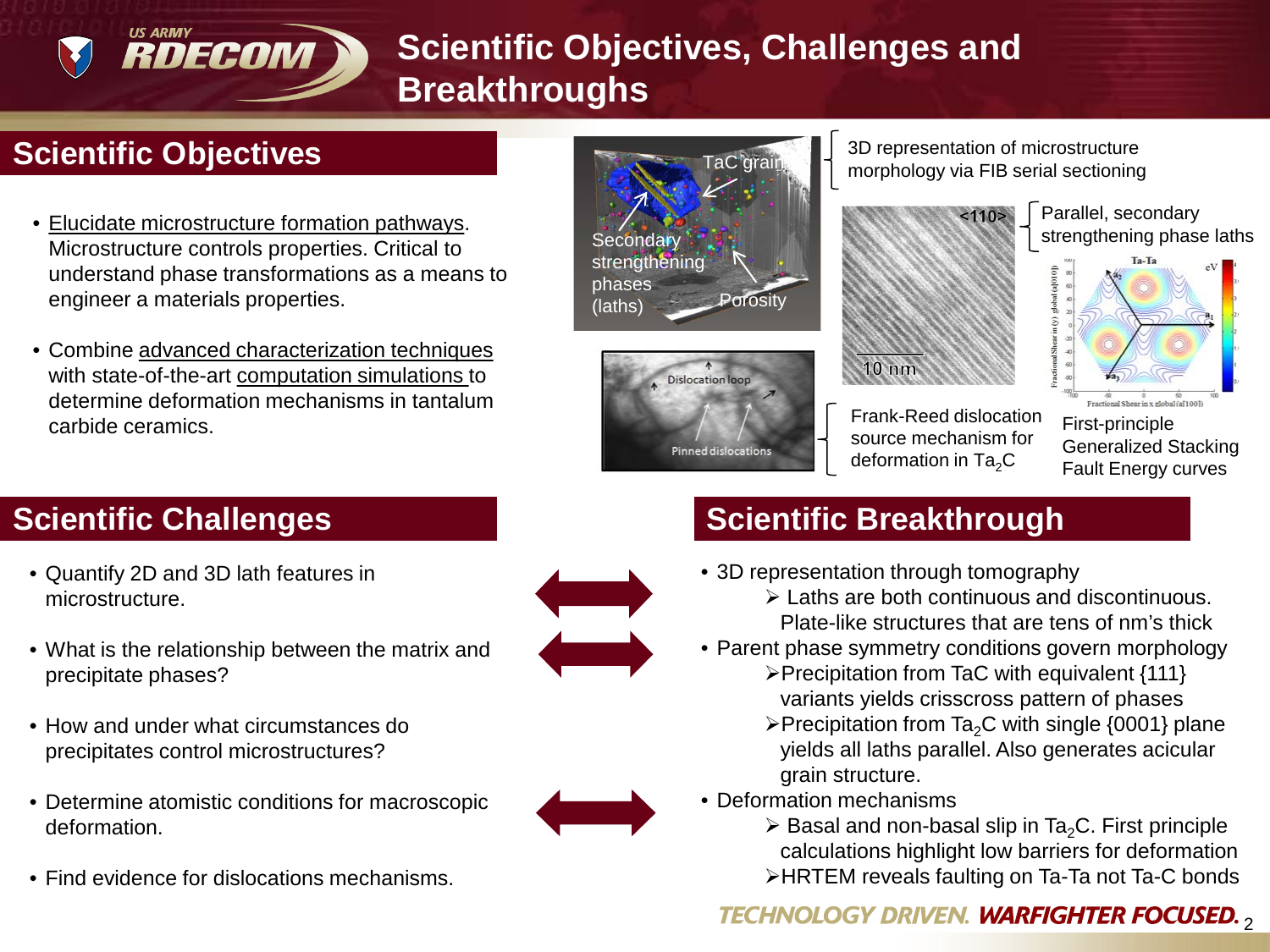

RDECOM

 **How do these phase form? How do they control microstructure?**  *Apply 2D and 3D Microscopy*



Phase diagram taken from O. M. Barabash and Y. N. Koval, *A Handbook on the Structure and Properties of Metals and Alloys*.1986

*Ta2C/Ta4C3 precipitates out of equiaxed TaC grains maintaining close packed planes and directions. TaC is a rock-salt structure with four varients of {111} planes yielding crisscross pattern of laths within the grains, which are and are not continuous in the grain.*

 $20 \mu m$ 

58Ta:42C

TaC

 $5 \mu m$ 



*Secondary strengthening phase laths span the entire acicular Ta2C grains. These laths are along major axis of the acicular grains. These TaC/Ta<sub>4</sub>C<sub>3</sub> secondary phases precipitate from Ta<sub>2</sub>C, which has only one close packed plane, (0001), controlling orientation and grain shape* 

#### **TECHNOLOGY DRIVEN. WARFIGHTER FOCUSED.,**

Non-continuous

continuous y

7